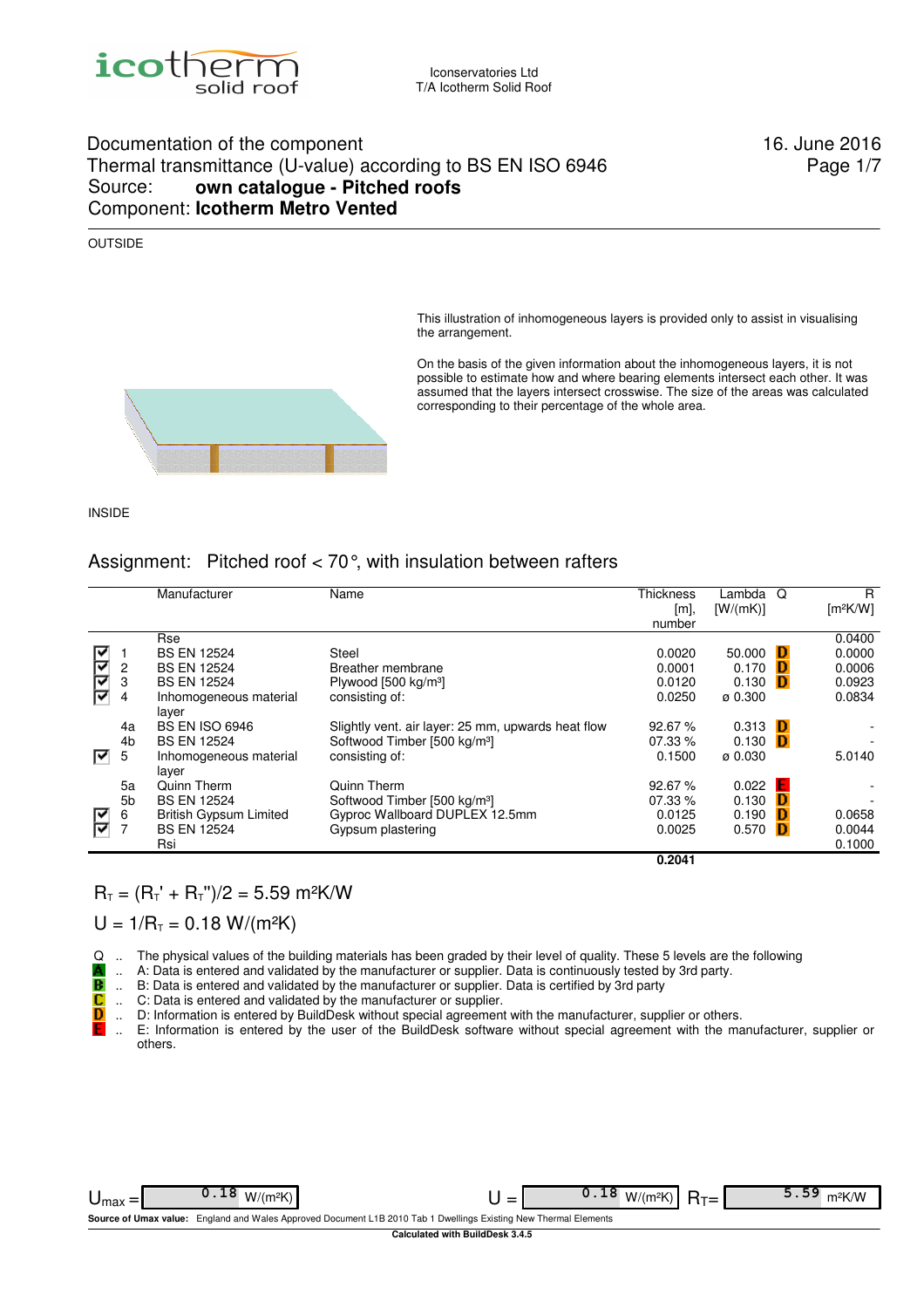

# Documentation of the component 16. June 2016 Thermal transmittance (U-value) according to BS EN ISO 6946<br>Source: own catalogue - Pitched roofs own catalogue - Pitched roofs Component: **Icotherm Metro Vented**

Page 2/7



**Upper limit of the thermal transfer resistance R**

| $U_A [W/(m^2K)] = \frac{1}{(\sum R_{i,A}) + R_{si} + R_{se}} =$ | $7.06 + 0.1 + 0.04$ | $= 0.14$ |
|-----------------------------------------------------------------|---------------------|----------|
| $U_B [W/(m^2K)] = \frac{1}{(\sum R_{i,B}) + R_{si} + R_{se}} =$ | $1.51 + 0.1 + 0.04$ | $= 0.61$ |

$$
R_T\prime=\tfrac{1}{A^*\,U_A+B^*\,U_B}=5.78\ m^2K/W
$$

## **Lower limit of the thermal transfer resistance R**

| $R_{se}$ [m <sup>2</sup> K/W]                                                               |                                                | $= 0.04$ |
|---------------------------------------------------------------------------------------------|------------------------------------------------|----------|
| $R_1$ " [m <sup>2</sup> K/W] = d <sub>1</sub> / $\lambda_{1}$ =                             | 0.0020 / 50.000                                | $= 0.00$ |
| $R_2$ " [m <sup>2</sup> K/W] = d <sub>2</sub> / $\lambda_{2}$ =                             | 0.0001 / 0.170                                 | $= 0.00$ |
| $R_3$ " [m <sup>2</sup> K/W] = d <sub>3</sub> / $\lambda_{3}$ =                             | 0.0120 / 0.130                                 | $= 0.09$ |
| $R_4$ " [m <sup>2</sup> K/W] = d <sub>4</sub> /( $\lambda_{4a}$ * A + $\lambda_{4b}$ * B) = | $0.0250$ /( $0.313 * 92.67% + 0.130 * 7.33%$ ) | $= 0.08$ |
| $R_5$ " [m <sup>2</sup> K/W] = $d_5/( \lambda_{5a} * A + \lambda_{5b} * B) =$               | $0.1500$ /( $0.022 * 92.67% + 0.130 * 7.33%$ ) | $= 5.01$ |
| $R_6$ " [m <sup>2</sup> K/W] = d <sub>6</sub> / $\lambda_{6}$ =                             | 0.0125 / 0.190                                 | $= 0.07$ |
| $R_7$ " [m <sup>2</sup> K/W] = d <sub>7</sub> / $\lambda$ <sub>7</sub> =                    | 0.0025 / 0.570                                 | $= 0.00$ |
| $R_{si}$ [m <sup>2</sup> K/W]                                                               |                                                | $= 0.1$  |

 $R_T$ " =  $\Sigma R_i$ " +  $R_{si}$  +  $R_{se}$  = 5.40 m<sup>2</sup>K/W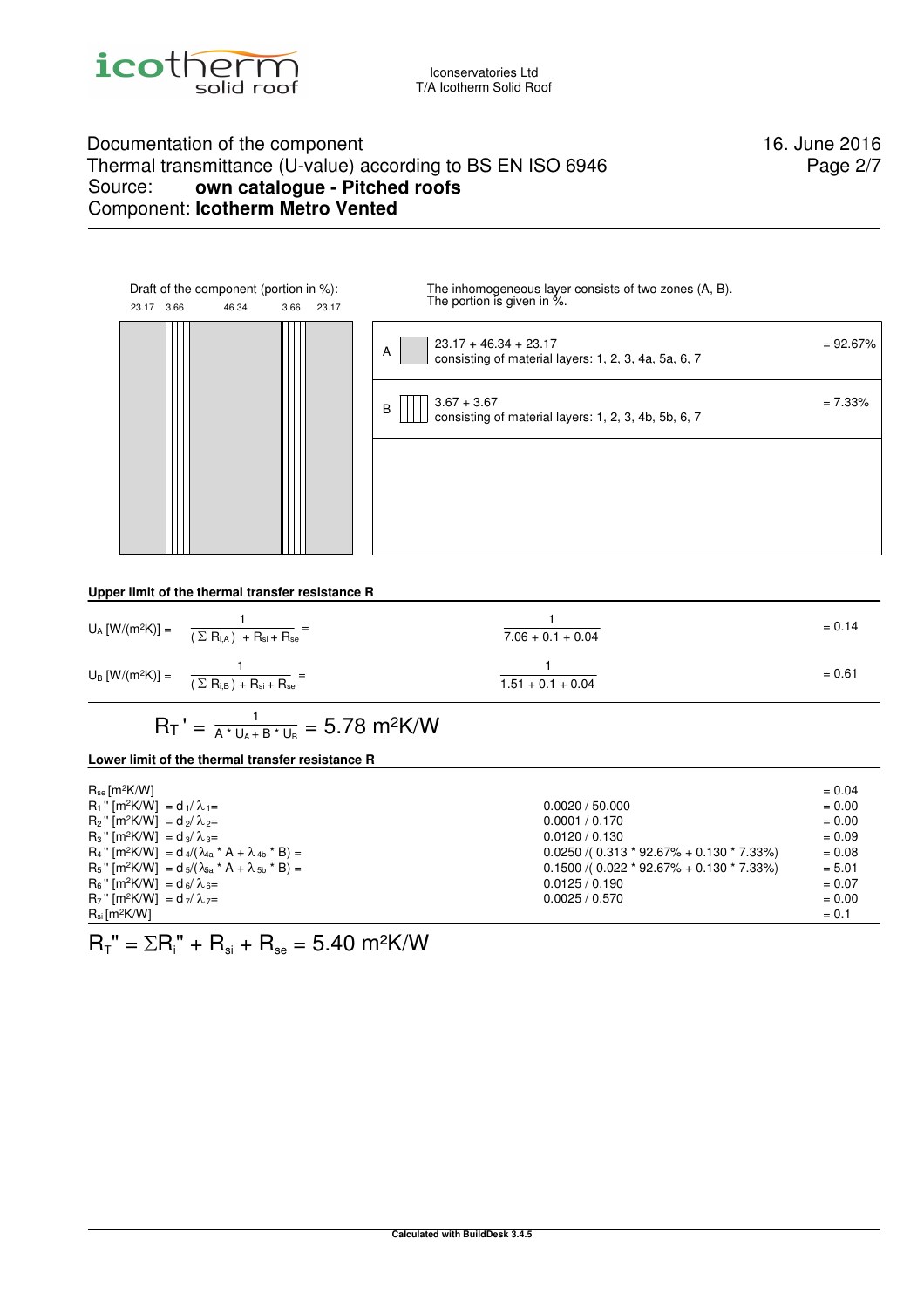

# Documentation of the component 16. June 2016 Calculation according BS EN ISO 13788 Source: **own catalogue - Pitched roofs** Component: **Icotherm Metro Vented**

### OUTSIDE



The list of material layers shown below may differ from those in the U-value calculation printout. Only material layers which are used in the Condensation Risk Analysis are listed.

This calculation of the Condensation risk analysis according to BS EN ISO 13788:2002 has been performed on a construction containing inhomogeneous layers. This calculation is only valid through the selected section. It is advisable that you should also select the alternative position and recalculate the Condensation Risk Analysis for a more complete assessment of the construction.

The CRA calculation for pitched roofs can be very unreliable and caution should be used when interpreting these results. For further guidance the user is advised to follow the recommendation of BS 5250:202 (currently under review).

INSIDE

C<br>D

# Assignment: Pitched roof < 70°, with insulation between rafters

| Name                                               | Thickn. | lambda   | O |          | Q | sd      | R<br>Im <sup>2</sup> K/W1 |
|----------------------------------------------------|---------|----------|---|----------|---|---------|---------------------------|
|                                                    | [m]     | [W/(mK)] |   |          |   | ſm      |                           |
| Steel                                              | 0.0020  | 50.000   | D | 999999.0 | D | 2000.00 | 0.0000                    |
|                                                    |         |          |   |          |   |         |                           |
| Breather membrane                                  | 0.0001  | 0.170    | n | 2000.00  | Đ | 0.20    | 0.0006                    |
| Plywood [500 kg/m <sup>3</sup> ]                   | 0.0120  | 0.130    |   | 70.00    | Đ | 0.84    | 0.0923                    |
| Slightly vent. air layer: 25 mm, upwards heat flow | 0.0250  | 0.313    |   | 1.00     | Ð | 0.03    | 0.0799                    |
| Quinn Therm                                        | 0.1500  | 0.022    |   | 8340.00  | F | 1251.00 | 6.8182                    |
| Gyproc Wallboard DUPLEX 12.5mm                     | 0.0125  | 0.190    |   | 970.00   | Đ | 12.13   | 0.0658                    |
| Gypsum plastering                                  | 0.0025  | 0.570    |   | 6.00     | Ð | 0.02    | 0.0044                    |

Q .. The physical values of the building materials has been graded by their level of quality. These 5 levels are the following

.. A: Data is entered and validated by the manufacturer or supplier. Data is continuously tested by 3rd party. A<br>B

B: Data is entered and validated by the manufacturer or supplier. Data is certified by 3rd party

C: Data is entered and validated by the manufacturer or supplier.

D: Information is entered by BuildDesk without special agreement with the manufacturer, supplier or others.

E: Information is entered by the user of the BuildDesk software without special agreement with the manufacturer, supplier or others.

Page 3/7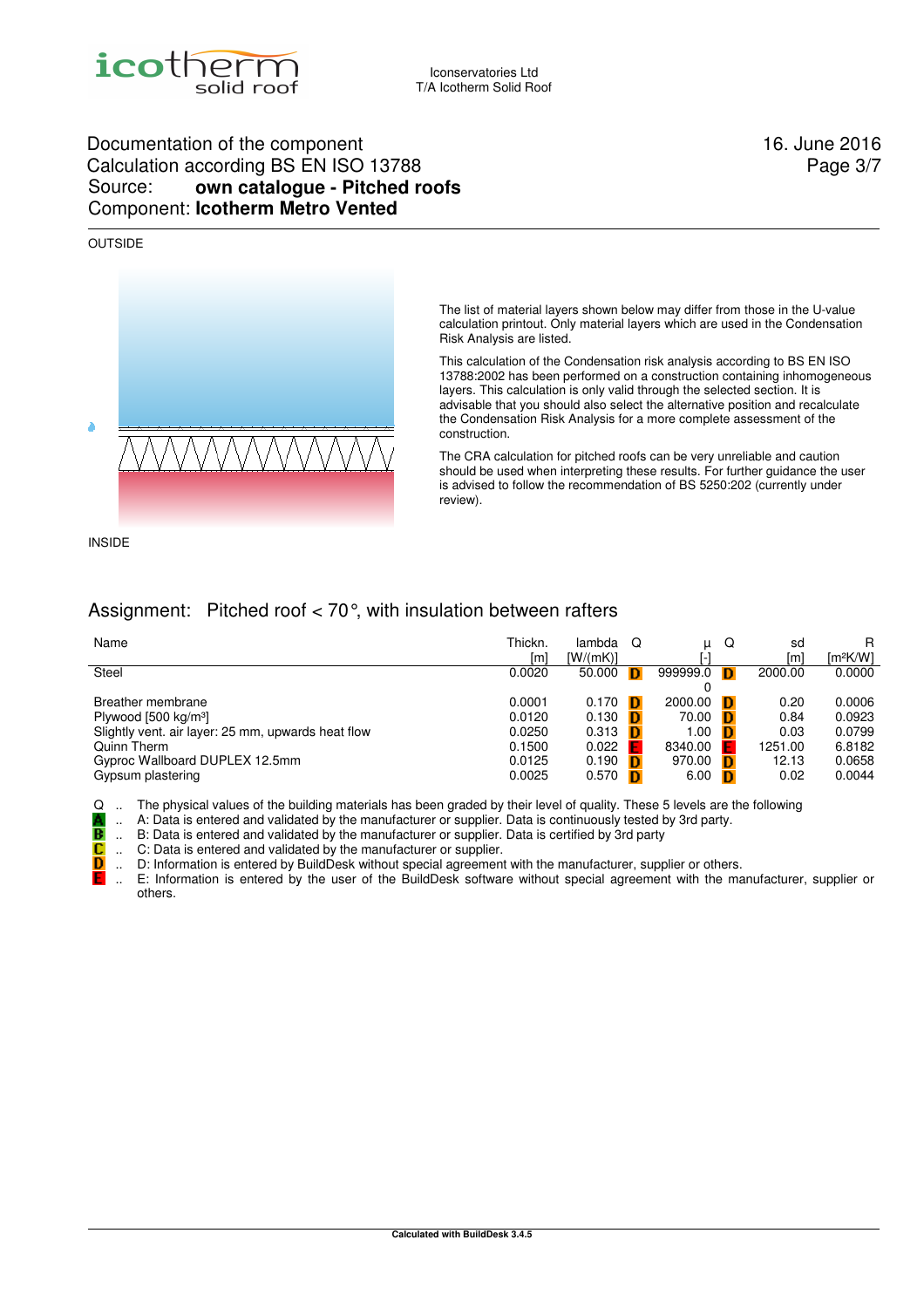

Iconservatories Ltd T/A Icotherm Solid Roof

Documentation of the component 16. June 2016 Calculation according BS EN ISO 13788 Source: **own catalogue - Pitched roofs** Component: **Icotherm Metro Vented**

Page 4/7

# **Condensation risk analysis - summary of main results Calculation according BS EN ISO 13788**

**Surface temperature to avoid critical surface moisture: No danger of mould growth is expected.**

**Interstitial condensation occurs, but all the condensate is predicted to evaporate during the summer months.**

**The risk of degradation of building materials and deterioration of thermal performance as a consequence of the calculated maximum amount of moisture shall be considered according to regulatory requirements and other guidance in product standards.**



**CRA calculations according to BS EN ISO 13788:2002 are used as a guide in predicting interstitial condensation. This methodology uses some simplifications of the dynamic processes involved and subsequently does have some limitations. Further information can be found in Information Paper IP 2/05 'Modelling and controlling interstitial condensation in buildings'' Feb 2005.**

**The CRA calculation for pitched roofs can be very unreliable and caution should be used when interpreting these results. For further guidance the user is advised to follow the recommendation of BS 5250:202 (currently under review).**

**Calculated with BuildDesk 3.4.5**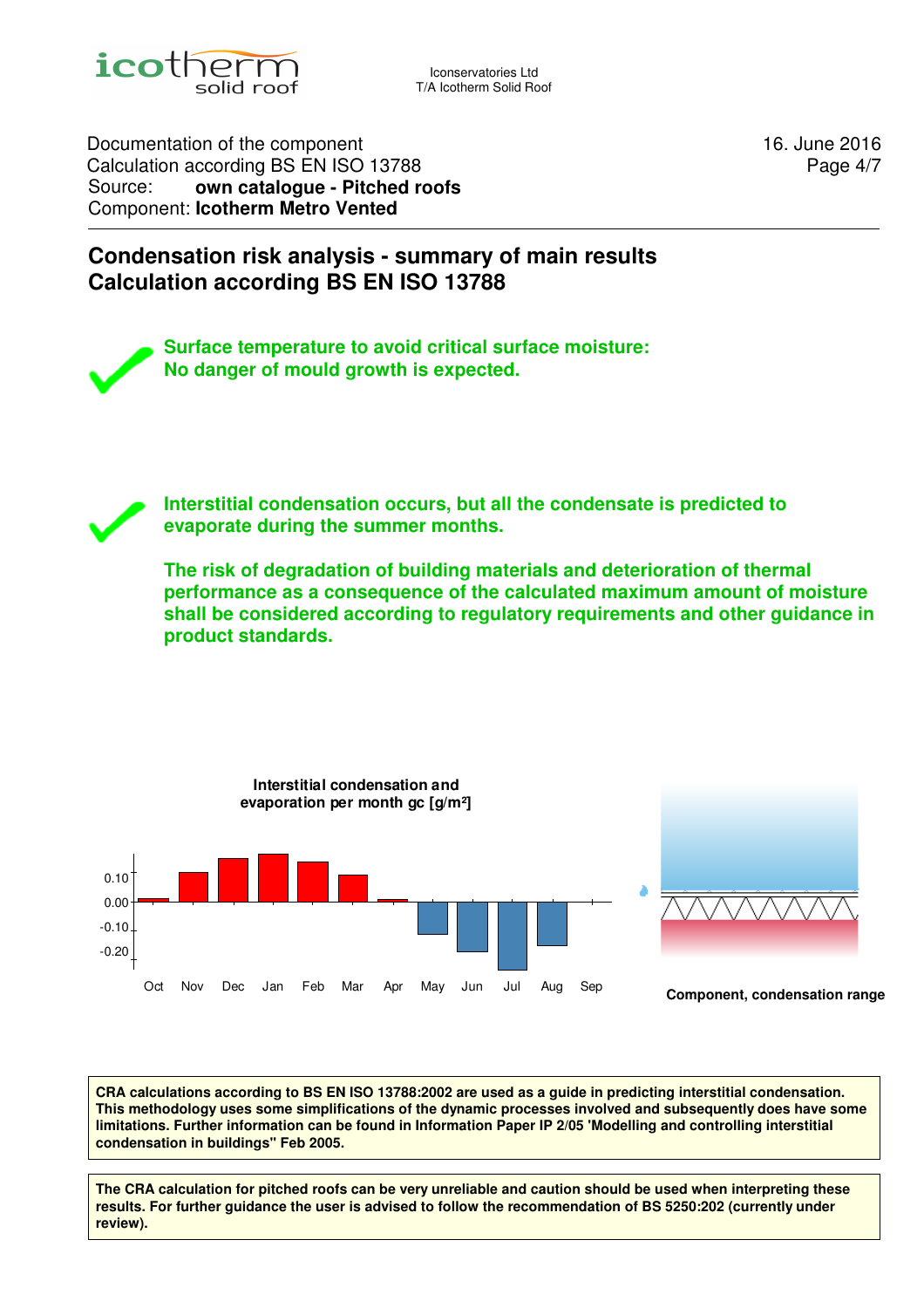

# Documentation of the component 16. June 2016 Calculation according BS EN ISO 13788 Source: **own catalogue - Pitched roofs** Component: **Icotherm Metro Vented**

Page 5/7

# **Surface temperature to avoid critical surface humidity Calculation according BS EN ISO 13788**

**Location: Manchester Airport; Humidity class according BS EN ISO 13788 annex A: Dwellings with low occupancy** 

|           |           |      | 2       | 3    | 4       | 5    | 6       |      | 8       | 9       | 10      |      | 12   |
|-----------|-----------|------|---------|------|---------|------|---------|------|---------|---------|---------|------|------|
|           | Month     | Te   | phi_e   | Ti   | phi     | pe   | delta p | pi   | ps(Tsi) | Tsi,min | fRsi    | Tsi  | Tse  |
|           |           | [°C] | $- - -$ | [℃]  | $- - -$ | [Pa] | [Pa]    | [Pa] | [Pa]    | `℃]     | $- - -$ | [℃]  | [℃]  |
| $\bullet$ | January   | 4.2  | 0.830   | 20.0 | 0.594   | 684  | 704     | 1388 | 1735    | 15.3    | 0.701   | 19.5 | 4.3  |
|           | February  | 4.1  | 0.800   | 20.0 | 0.583   | 655  | 708     | 1363 | 1704    | 15.0    | 0.685   | 19.5 | 4.2  |
|           | March     | 5.8  | 0.760   | 20.0 | 0.570   | 701  | 633     | 1333 | 1666    | 14.7    | 0.623   | 19.5 | 5.9  |
|           | April     | 7.8  | 0.710   | 20.0 | 0.554   | 751  | 544     | 1294 | 1618    | 14.2    | 0.524   | 19.6 | 7.9  |
|           | May       | 11.3 | 0.680   | 20.0 | 0.555   | 910  | 388     | 1298 | 1622    | 14.2    | 0.337   | 19.7 | 11.3 |
|           | June      | 14.1 | 0.710   | 20.0 | 0.601   | 1142 | 263     | 1405 | 1756    | 15.5    | 0.231   | 19.8 | 14.1 |
|           | July      | 16.1 | 0.720   | 20.0 | 0.638   | 1317 | 174     | 1491 | 1863    | 16.4    | 0.075   | 19.9 | 16.1 |
|           | August    | 15.8 | 0.740   | 20.0 | 0.648   | 1328 | 187     | 1515 | 1894    | 16.6    | 0.201   | 19.9 | 15.8 |
|           | September | 13.3 | 0.770   | 20.0 | 0.631   | 1175 | 298     | 1474 | 1842    | 16.2    | 0.435   | 19.8 | 13.3 |
|           | October   | 10.3 | 0.810   | 20.0 | 0.619   | 1014 | 432     | 1446 | 1808    | 15.9    | 0.579   | 19.7 | 10.4 |
|           | November  | 6.7  | 0.820   | 20.0 | 0.598   | 804  | 593     | 1397 | 1746    | 15.4    | 0.652   | 19.5 | 6.8  |
|           | December  | 5.2  | 0.840   | 20.0 | 0.600   | 743  | 659     | 1402 | 1752    | 15.4    | 0.691   | 19.5 | 5.3  |

The critical month is January with  $f_{\text{Rsi,max}} = 0.701$  $f_{\text{Poi}} = 0.966$ 

# $f_{\text{Rsi}} > f_{\text{Rsi,max}}$ , the component complies.

### **Nr Explanation**

- 1 External temperature
- 2 External rel. humidity
- 3 Internal temperature
- 4 Internal relative humidity
- 5 External partial pressure p<sub>e</sub> =  $\phi$  e \*  $p_{sat}(T_e)$ ;  $p_{sat}(T_e)$  according formula E.7 and E.8 of BS EN ISO 13788
- 6 Partial pressure difference. The security factor of 1.10 according to BS EN ISO 13788, ch.4.2.4 is already included.
- 7 Internal partial pressure  $p_i = \phi_i^* p_{sat}(T_i); p_{sat}(T_i)$  according formula E.7 and E.8 of BS EN ISO 13788
- 8 Minimum saturation pressure on the surface obtained by  $p_{sat}(T_{si}) = p_i / \phi_{si}$ , where  $\phi_{si} = 0.8$  (critical surface humidity)
- 9 Minimum surface temperature as function of  $p_{sat}(T_{si})$ , formula E.9 and E.10 of BS EN ISO 13788
- 10 Design temperature factor according 3.1.2 of BS EN ISO 13788
- 11 Internal surface temperature, obtained from  $T_{si} = T_i R_{si} * U * (T_i T_e)$
- 12 External surface temperature, obtained from  $T_{se} = T_e + R_{se} * U * (T_i T_e)$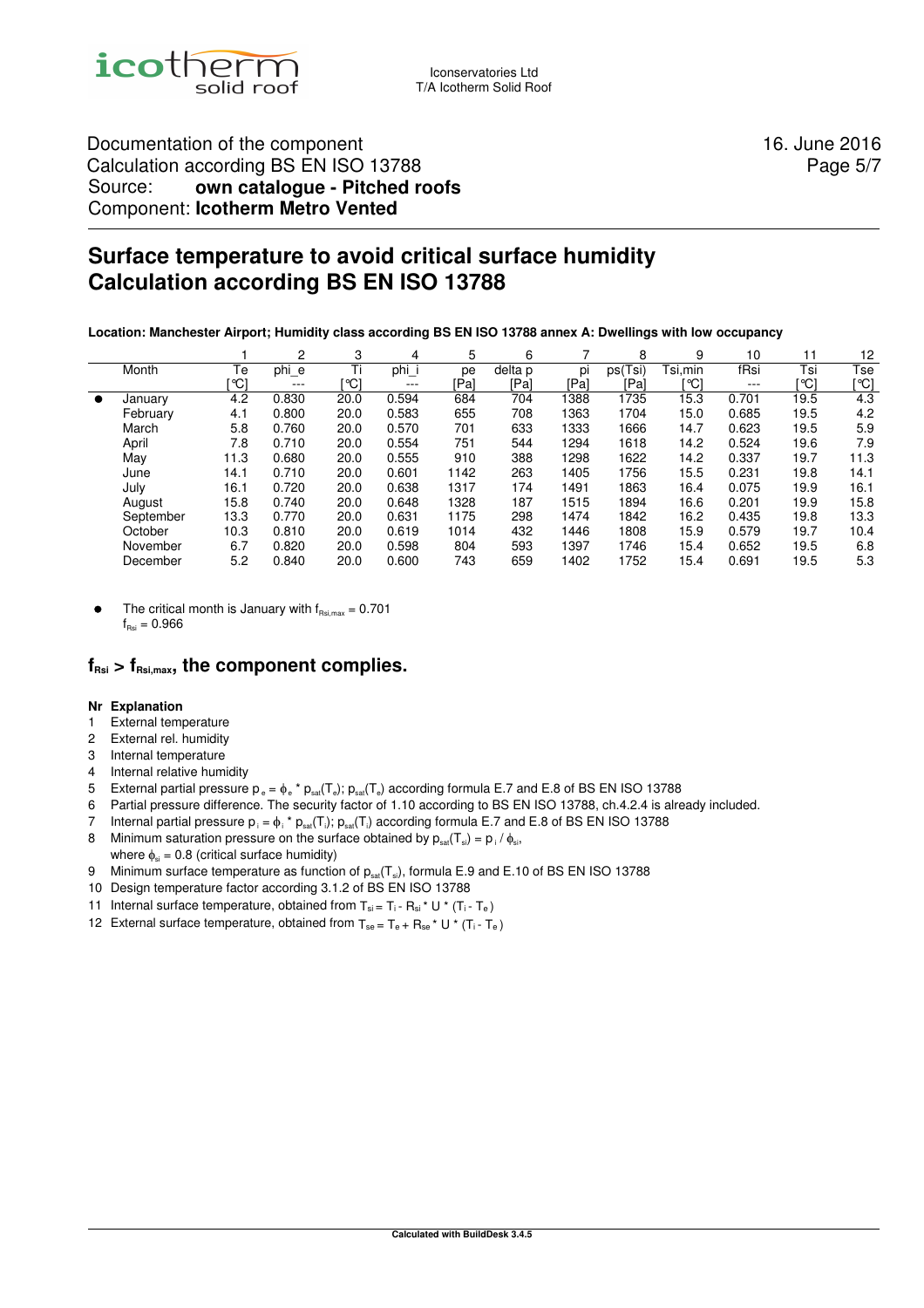

Iconservatories Ltd T/A Icotherm Solid Roof

Documentation of the component 16. June 2016 Calculation according BS EN ISO 13788 Source: **own catalogue - Pitched roofs** Component: **Icotherm Metro Vented**

Page 6/7

# **Interstitial condensation - main results Calculation according BS EN ISO 13788**

## **Interstitial condensation occurs but all the condensate is predicted to evaporate during the summer months.**

The risk of degradation of building materials and deterioration of thermal performance as a consequence of the calculated maximum amount of moisture shall be considered according requirements and other guidance in product standards.

#### **Climcatic conditions**

**Location: Manchester Airport; Humidity class according BS EN ISO 13788 annex A: Dwellings with low occupancy** 

|                            |       | Jan  | Feb  | Mar  | Apr  | Mav  | Jun  | Jul  | Aug  | Sep  | Oct  | Nov  | Dec  |
|----------------------------|-------|------|------|------|------|------|------|------|------|------|------|------|------|
| Internal temperature [°C]  | Τi    | 20.0 | 20.0 | 20.0 | 20.0 | 20.0 | 20.0 | 20.0 | 20.0 | 20.0 | 20.0 | 20.0 | 20.0 |
| Internal rel. humidity [%] | phi i | 59.4 | 58.3 | 57.0 | 55.4 | 55.5 | 60.1 | 63.8 | 64.8 | 63.1 | 61.9 | 59.8 | 60.0 |
| External temperature [°C]  | Te    | 4.2  | 4.1  | 5.8  | 7.8  | 11.3 | 14.1 | 16.1 | 15.8 | 13.3 | 10.3 | 6.7  | 5.2  |
| External rel. humidity [%] | phi e | 83.0 | 80.0 | 76.0 | 71.0 | 68.0 | 71.0 | 72.0 | 74.0 | 77.0 | 81.0 | 82.0 | 84.0 |

#### **Monthly moisture content per area gc [g/m²] Accumulated moisture content per area Ma [g/m²]**

|                                 |    | Oct      | Nov      | Dec | Jan | ⊢eb | Mar | Apr   | Mav   | Jun     | Jul     | Aua     | Sep     |
|---------------------------------|----|----------|----------|-----|-----|-----|-----|-------|-------|---------|---------|---------|---------|
| ' Breather membrane<br>Steel /  | gc |          |          |     |     |     |     |       |       |         |         |         | $- - -$ |
|                                 | Ma |          |          |     |     |     |     |       |       |         |         | $- - -$ | $---$   |
| Plywood<br>Breather<br>membrane | ac | $\cdots$ | $\cdots$ |     |     |     |     |       | $---$ | $- - -$ | $- - -$ | $- - -$ | $---$   |
| $[500 \text{ kg/m}^3]$          | Ма | $---$    | $\cdots$ |     |     |     |     | $---$ | $--$  | $- - -$ | $- - -$ | $- - -$ | $--$    |